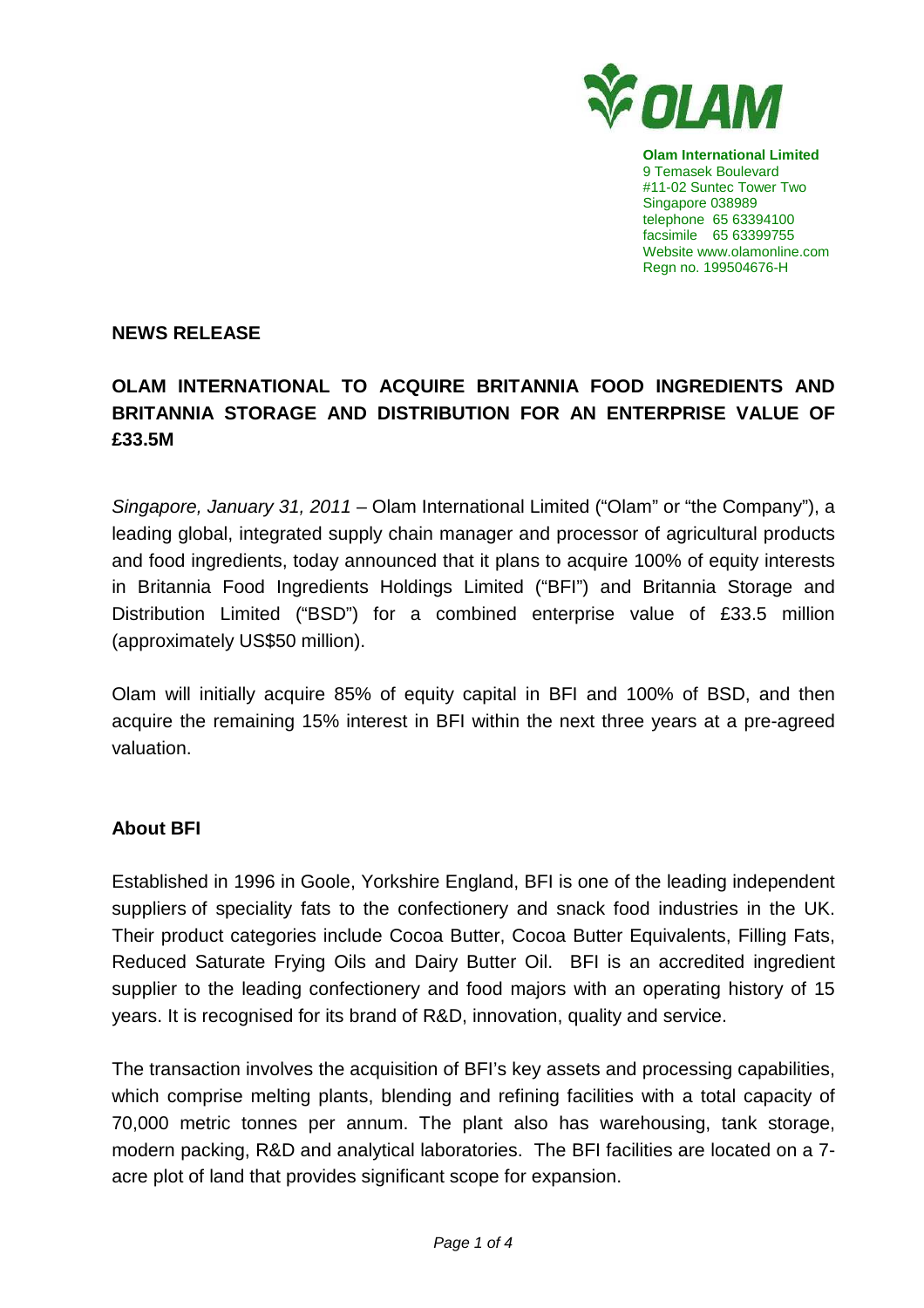

In addition, BFI possesses significant expertise in developing innovative product formulations in conjunction with their customers, who have enabled them to build a strong brand and franchise in the industry.

### **About BSD**

BSD is a logistics service provider to the confectionery fats industry based in Goole and Ipswich. It manages warehousing facilities, tank storage and operates its own trucking services. This provides a vital link to ensure timely and cost competitive delivery of oils and fats from the ports of Felixstowe and Liverpool to BFI and other customers.

Olam's Managing Director and Global Head for Cocoa, Gerry Manley commented: "This investment represents a further step towards integrating our business as a leading supplier of high quality cocoa ingredients and confectionery fats to the chocolate industry. BFI offers us the ability to supply refined liquid deodorised cocoa butter and other speciality fats. We will be in a position to provide a fully traceable integrated supply chain of cocoa products from bean sourcing, processing and final delivery to our customers."

Philip Nash, Managing Director of BFI, said: "It is my belief that the coming together of Olam and Britannia Food Ingredients will offer customers many exciting prospects for the future with each business complementing the other to present an integrated supplier to the confectionery industry."

#### **Investment Rationale and Strategic Fit**

The acquisition of BFI signifies the continuous execution of Olam's global cocoa strategy to integrate its supply chain into value-added midstream processing, including intermediate cocoa ingredients and serve the growing requirements of the global chocolate industry.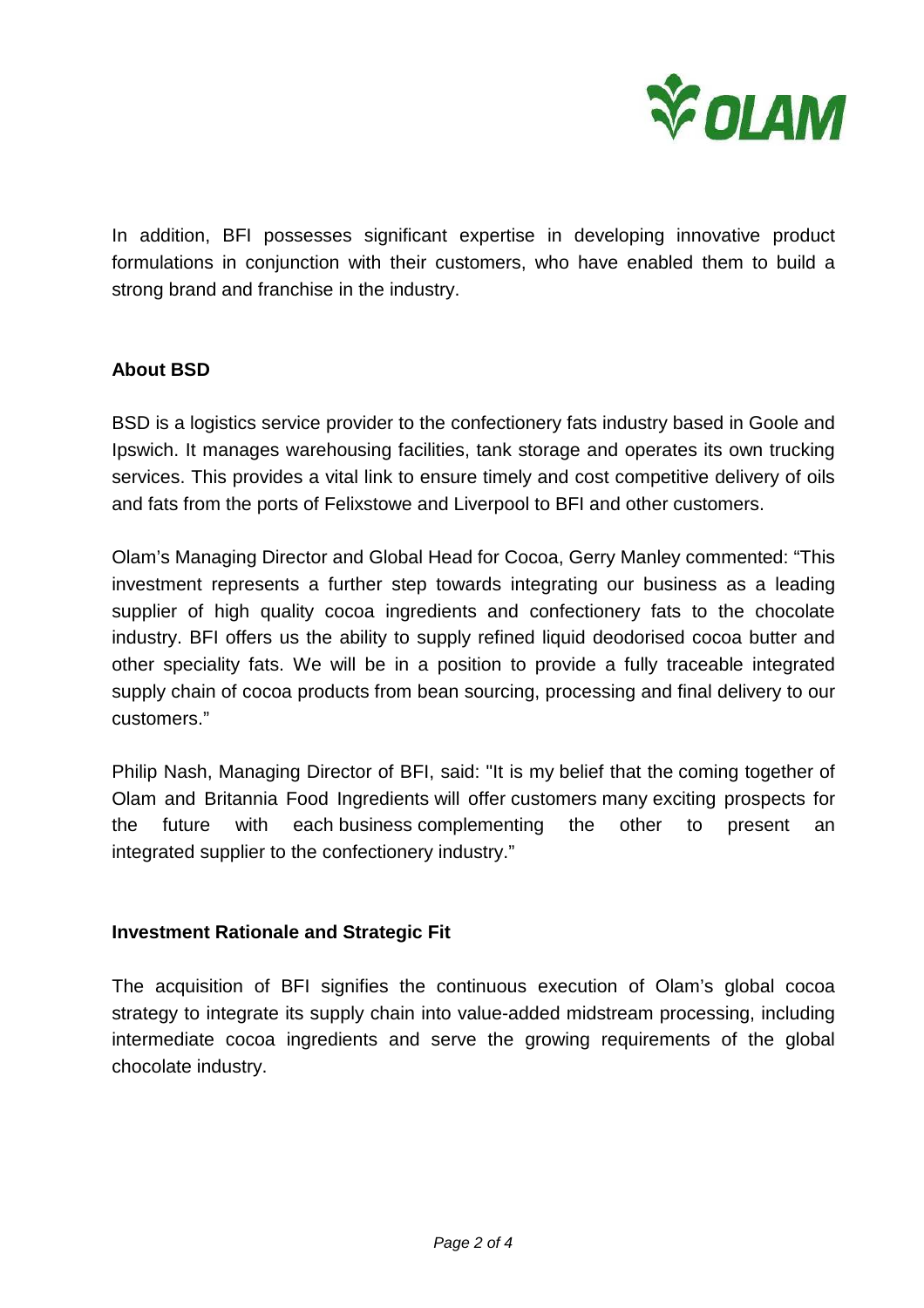

Olam is one of the largest block butter supply chain managers from independent factories in Africa, Asia and South America. BFI will significantly improve Olam's position in the cocoa ingredients space with its strong presence in the speciality fats business and direct customer access.

Olam will provide BFI with marketing, hedging and ratio management expertise, market information and analysis as well as risk management solutions to customers.

The combination of Olam as an origin cocoa bean supplier processor, and BFI as a recognised, independent supplier with an accredited factory, will be well positioned in the market to meet the requirements of their combined customer base.

The transaction also offers customer sharing and product development synergies with Olam's Sheanut, Edible nuts, Palm and Dairy businesses. This vertical integration will offer BFI, which procures sheanuts for cocoa butter equivalents, palm fractions for numerous confectionery fat applications and dairy products for its butter oil business, the ability to access Olam's position in the supply of these products and further Product development and application.

## **Financial Impact**

The acquisition would be funded through internal accruals. The acquisition will be both value and earnings accretive from the first full year after consolidation. BFI grossed a turnover of £119 million in FY2010 and is expected to deliver revenues of £150 million, equity IRR of approximately 39% and steady state ROE of around 34%.

. . . . .

#### **Note**:

This release should be read and understood only in conjunction with the Olam International Limited's presentation slides on the same subject lodged on SGXNET on January 31, 2011.